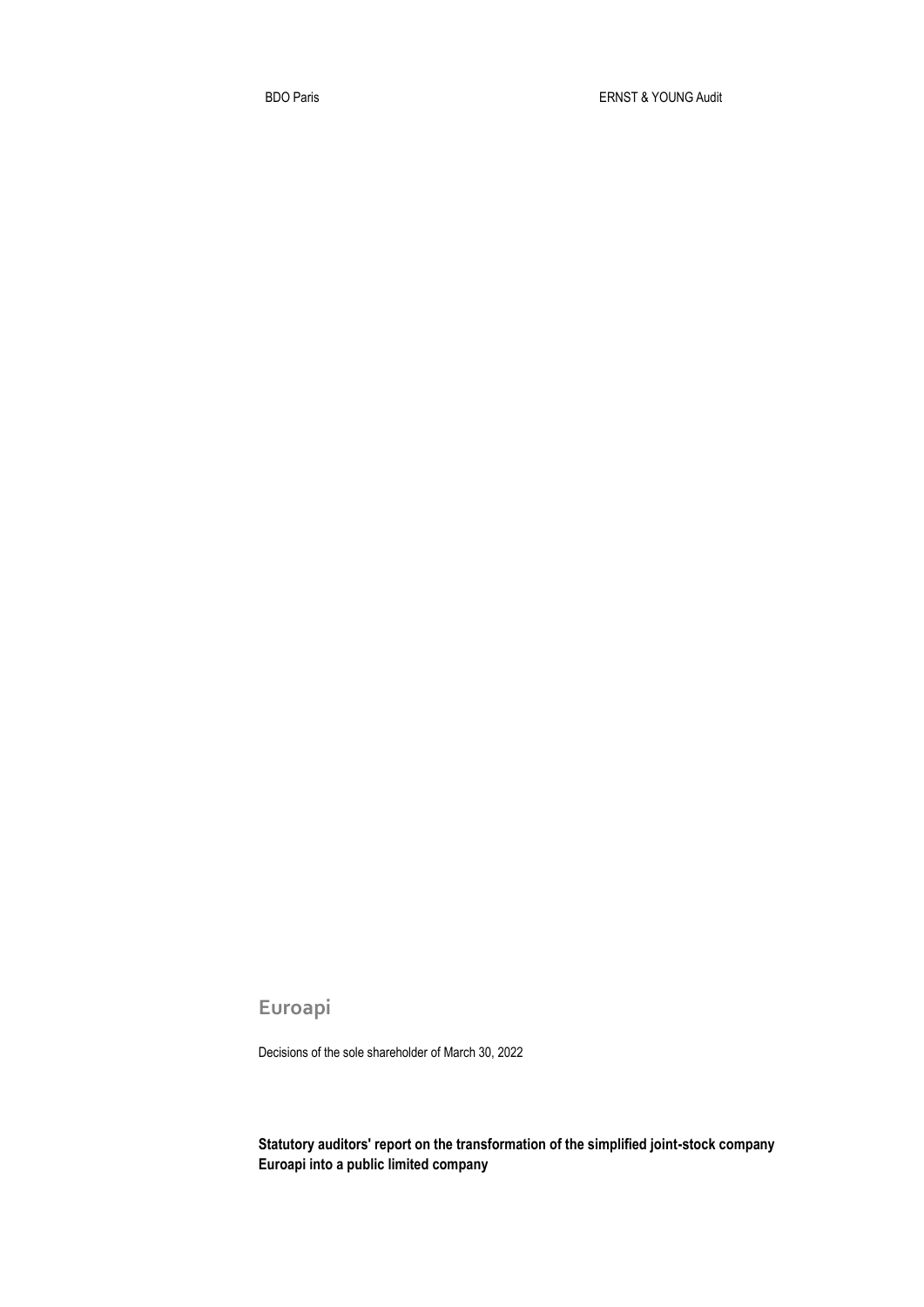## **BDO Paris**

43-47, avenue de la Grande Armée 75116 Paris A French S.A.S. with a share capital of EUR 3,000,000 480 307 131 R.C.S. Paris

Statutory AuditorMember of the Paris regional association of auditors (*compagnie régionale de Paris*)

**ERNST & YOUNG Audit** Tour First TSA 14444 92037 Paris-La Défense cedex A French S.A.S. with a variable share capital 344 366 315 R.C.S. Nanterre

Statutory AuditorMember of the Versailles and Center regional association of auditors (*compagnie régionale de Versailles et du Centre*)

**Euroapi**

Decisions of the sole shareholder of March 30, 2022

## **Statutory auditors' report on the transformation of the simplified joint-stock company Euroapi into a public limited company**

To the sole shareholder,

In our capacity as statutory auditors of Euroapi and in accordance with article L. 225-244 of the French Commercial Code, we have prepared this report in order to express an opinion on the amount of shareholders' equity in relation to the share capital.

This transformation is proposed to you subject to the condition precedent (i) that the Sanofi shareholders' meeting approves the resolution relating to the appropriation of net income for the year ended December 31, 2021, and in particular the distribution in kind of an additional dividend in the form of the allocation of Euroapi shares, and (ii) that all the legal and statutory conditions for the validity of the transformation of the company into a public limited company (*société anonyme*), as described in the Chairman's report, have been met.

We have performed those procedures which we considered necessary to comply with the professional guidance issued by the national auditing body (*Compagnie nationale des commissaires aux comptes*) relating to this type of engagement. These procedures consisted in verifying that the amount of shareholders' equity is at least equal to the amount of the share capital. Our work consisted in assessing the impact, if any, on the carrying amount of the items used to determine shareholders' equity from events that occurred between the date of the last annual financial statements and the date of our report.